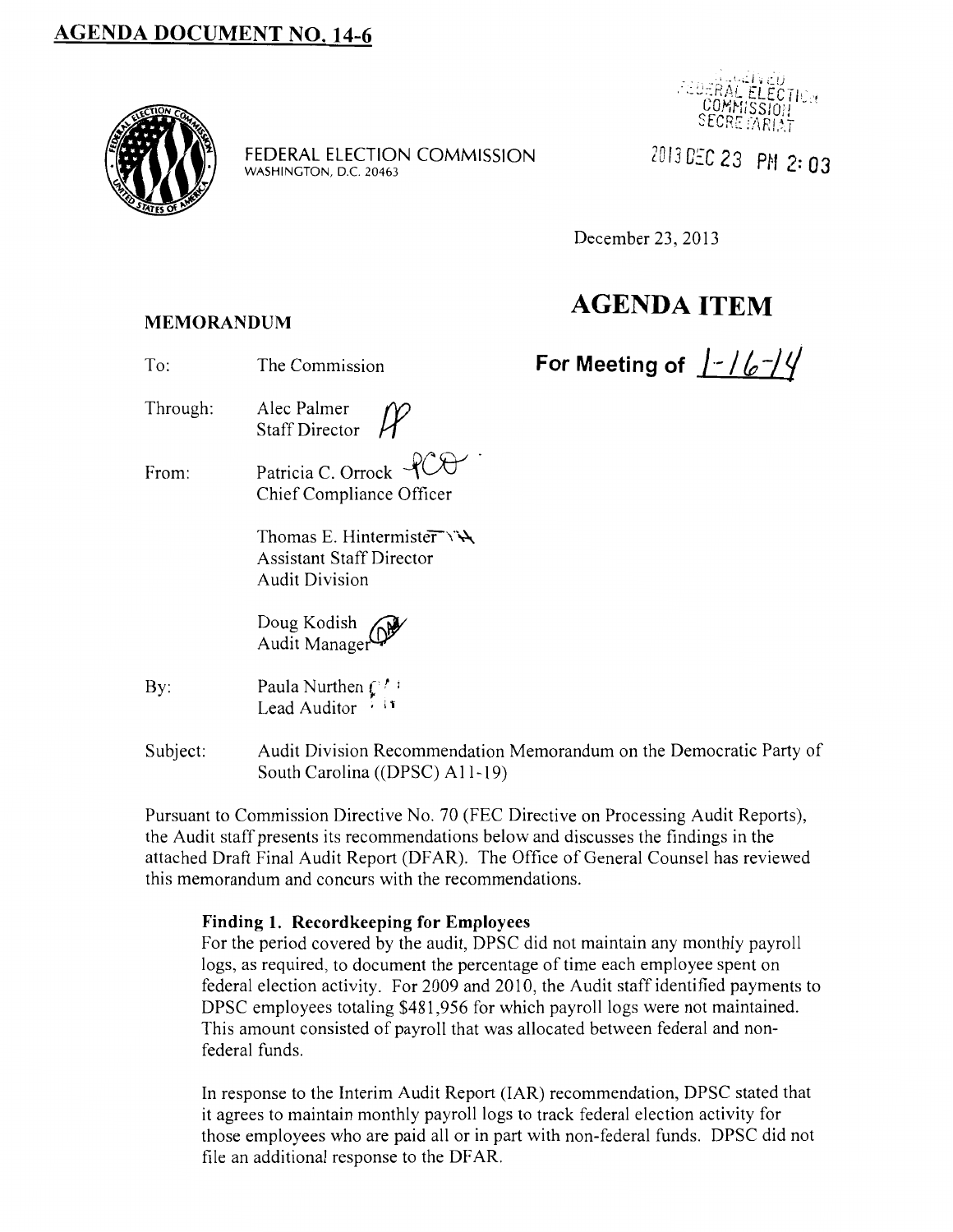The Audit staff recommends that the Commission find that DPSC failed to maintain logs to document the time employees spent on federal election activity totaling \$481,956.

#### **Finding 2. Coordinated Party Expenditures**

The Audit staff determined that DPSC appeared to have exceeded the 2010 coordinated party expenditures limit on behalf of a House candidate by \$5,117. Subsequent to audit fieldwork, DPSC provided additional documentation and filed an amended report reclassifying one of the coordinated expenditures to Line 30(b) (Federal Election Activity Paid Entirely with Federal Funds). The Audit staff concluded in the IAR and DF AR that DPSC did not make excessive coordinated expenditures.

The Audit staff recommends that the Commission find that DPSC did not exceed the 2010 coordinated party expenditure limit.

DPSC did not request an audit hearing.

If this memorandum is approved, a Proposed Final Audit Report will be prepared within 30 days of the Commission's vote.

In case of an objection, Directive No. 70 states that the Audit Division Recommendation Memorandum will be placed on the next regularly scheduled open session agenda.

Documents related to this audit report can be viewed in the Voting Ballot Matters folder. Should you have any questions, please contact Paula Nurthen or Doug Kodish at 694- 1200.

Attachment:

 $\Delta \sim 10$ Draft Final Audit Report of the Audit Division on the Democratic Party of South Carolina

cc: Office of General Counsel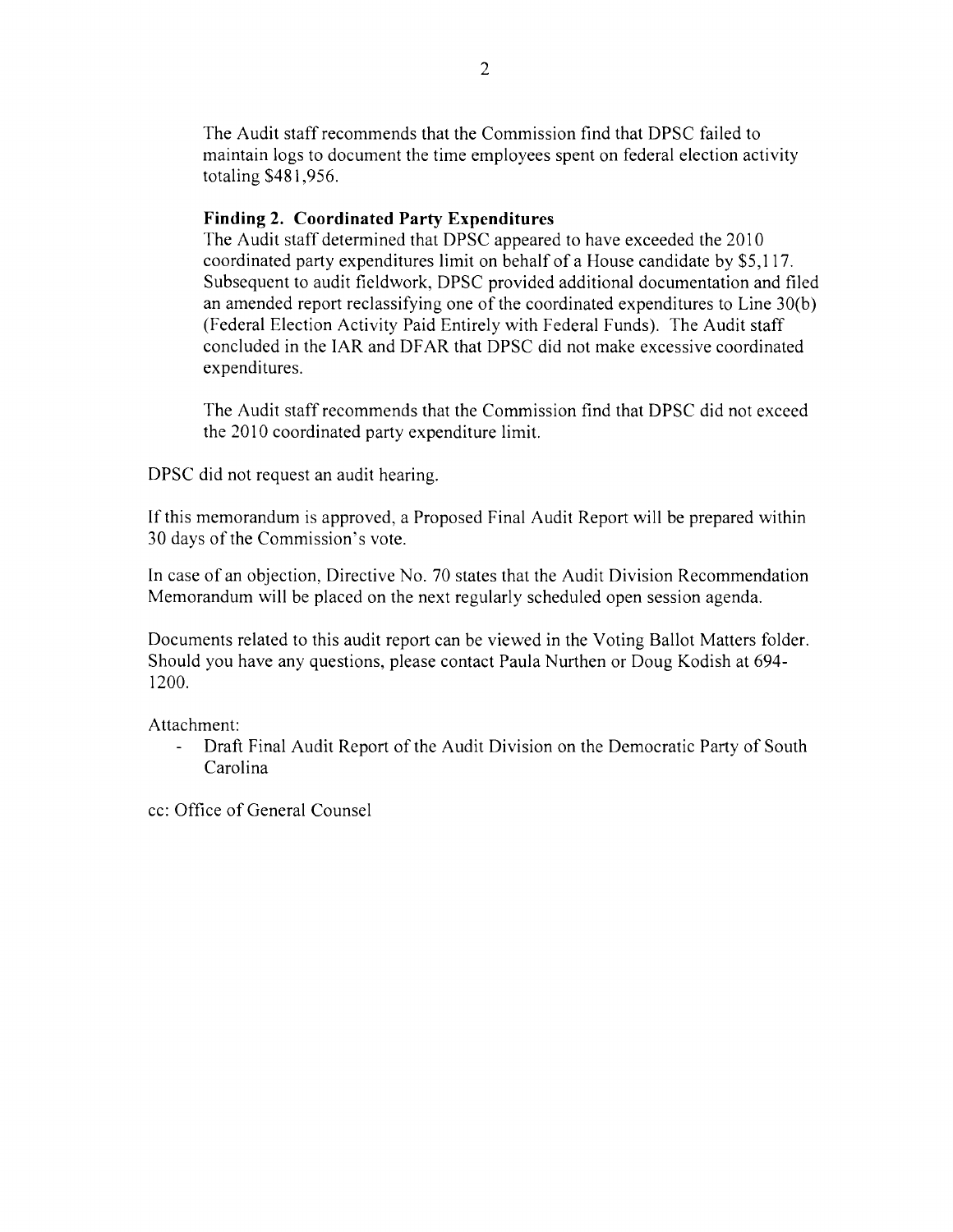

## **Why the Audit Was Done**

Federal law permits the Commission to conduct audits and field investigations of any political committee that is required to file reports under the Federal Election Campaign Act (the Act). The Commission generally conducts such audits when a committee appears not to have met the threshold requirements for substantial compliance with the Act.  $\frac{1}{2}$  the audit determines committee companied with the limitations, prohibitions and disclosure requirements of the Act.

## **Future Action**

The Commission may initiate an enforcement action, at a later time, with respect to any of the matters discussed in this report.

# **Draft Final Audit Report of the Audit Division on the Democratic Party of South Carolina**

(January 1, 2009- December 31, 2010)

## **About the Committee** (p. 2)

The Democratic Party of South Suit committee headquartered in $\chi$ Olumbia information, see the chart of the Committee Organization, p. 2. party Carolina. For more

## Financial Activity  $\frac{2}{10}$

| <b>Financial Activity</b> (p. 3)%       |    |             |
|-----------------------------------------|----|-------------|
| Receipts                                |    |             |
| Contributions to Individuals<br>$\circ$ | \$ | 501,313     |
| Transfers from Negrederal<br>O          |    |             |
| Account §                               |    | 736,973     |
| Transfers #6m &ffiliated<br>O           |    |             |
| Committees                              |    | 753,574     |
| Aransfers from Street olitical<br>O     |    |             |
| <b>Zom</b> mittees                      |    | 670,971     |
| <b>Ofference</b> eceipts                |    | 301,155     |
| Lotal Receipts                          |    | \$2,963,986 |
|                                         |    |             |
| <b>Bishurseménts</b>                    |    |             |
| <b>Operating Expenditures</b>           |    | \$1,597,632 |
| Federal Election Activity               |    | 1,307,227   |
| Coordinated Expenditures                |    | 50,366      |
| Other Disbursements                     |    | 83,850      |
| <b>Total Disbursements</b>              |    | \$3,039,075 |
| <b>Levin Receipts</b>                   | \$ | 51,000      |
| <b>Levin Disbursements</b>              | S  | 51,000      |

## **Findings and Recommendations** (p. 4)

- Recordkeeping for Employees (Finding I)
- Coordinated Party Expenditures (Finding 2)

 $1$  2 U.S.C. §438(b).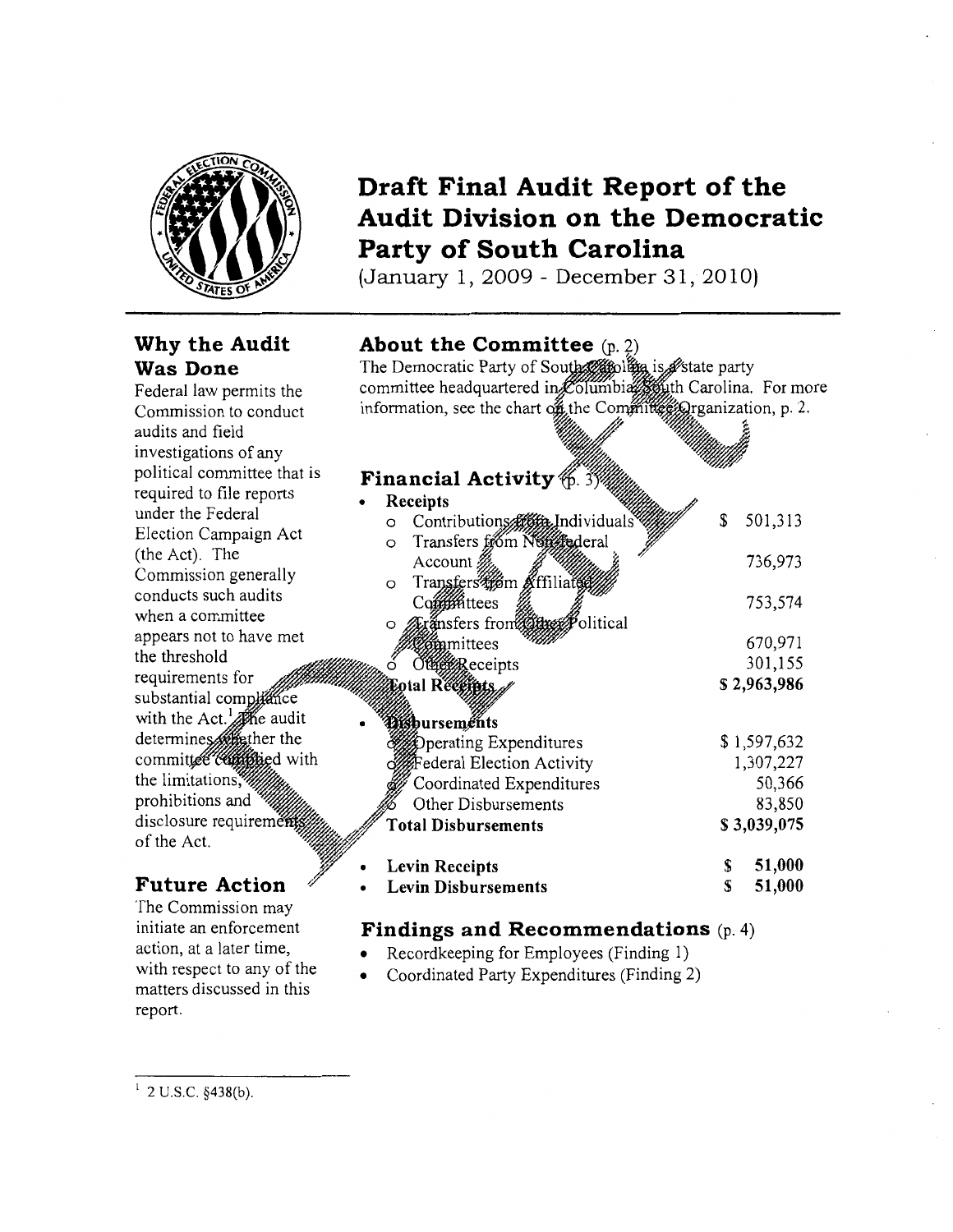# Draft Final Audit Report of the Audit Division on the Democratic Party of South Carolina

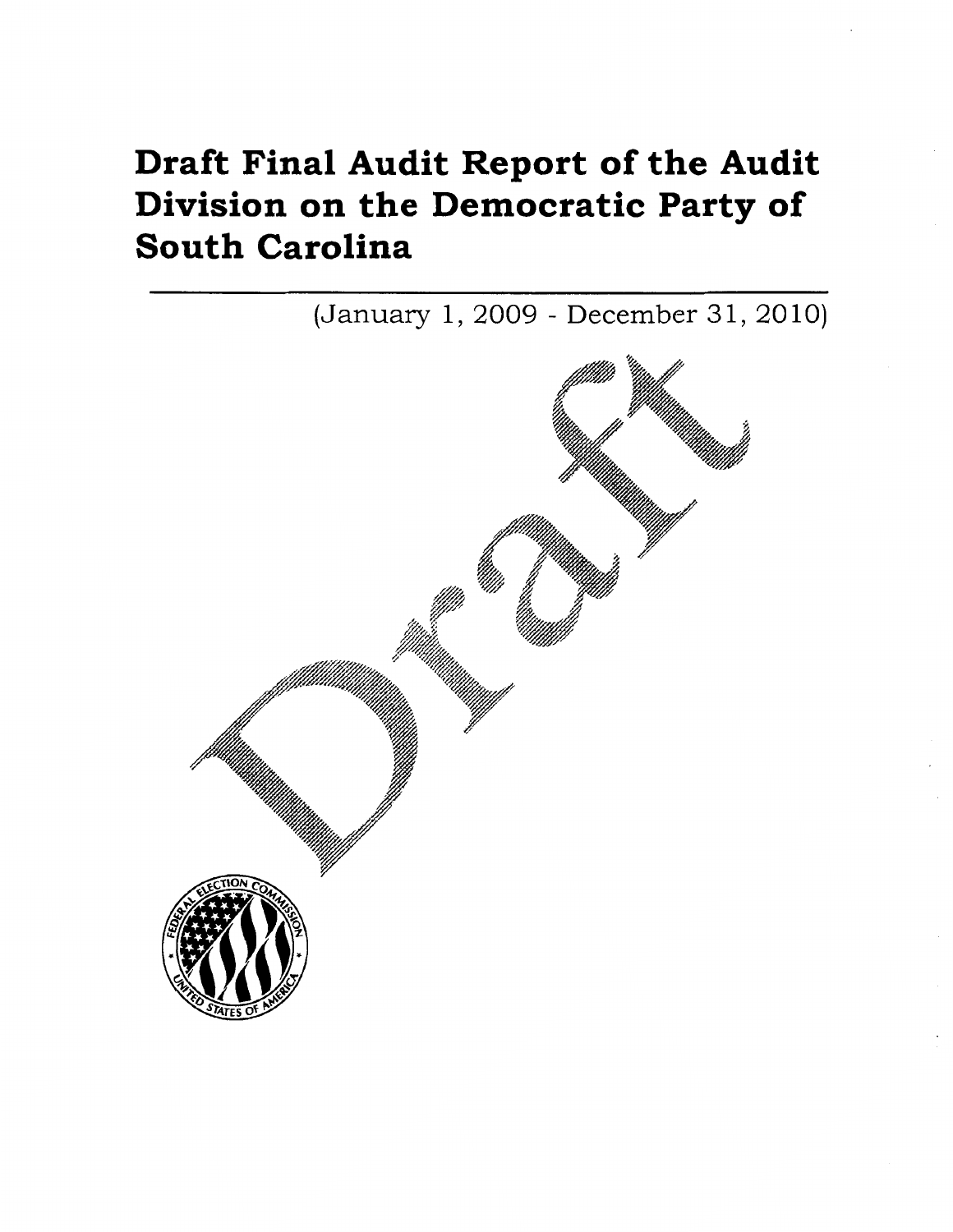## **Table of Contents**



**Page**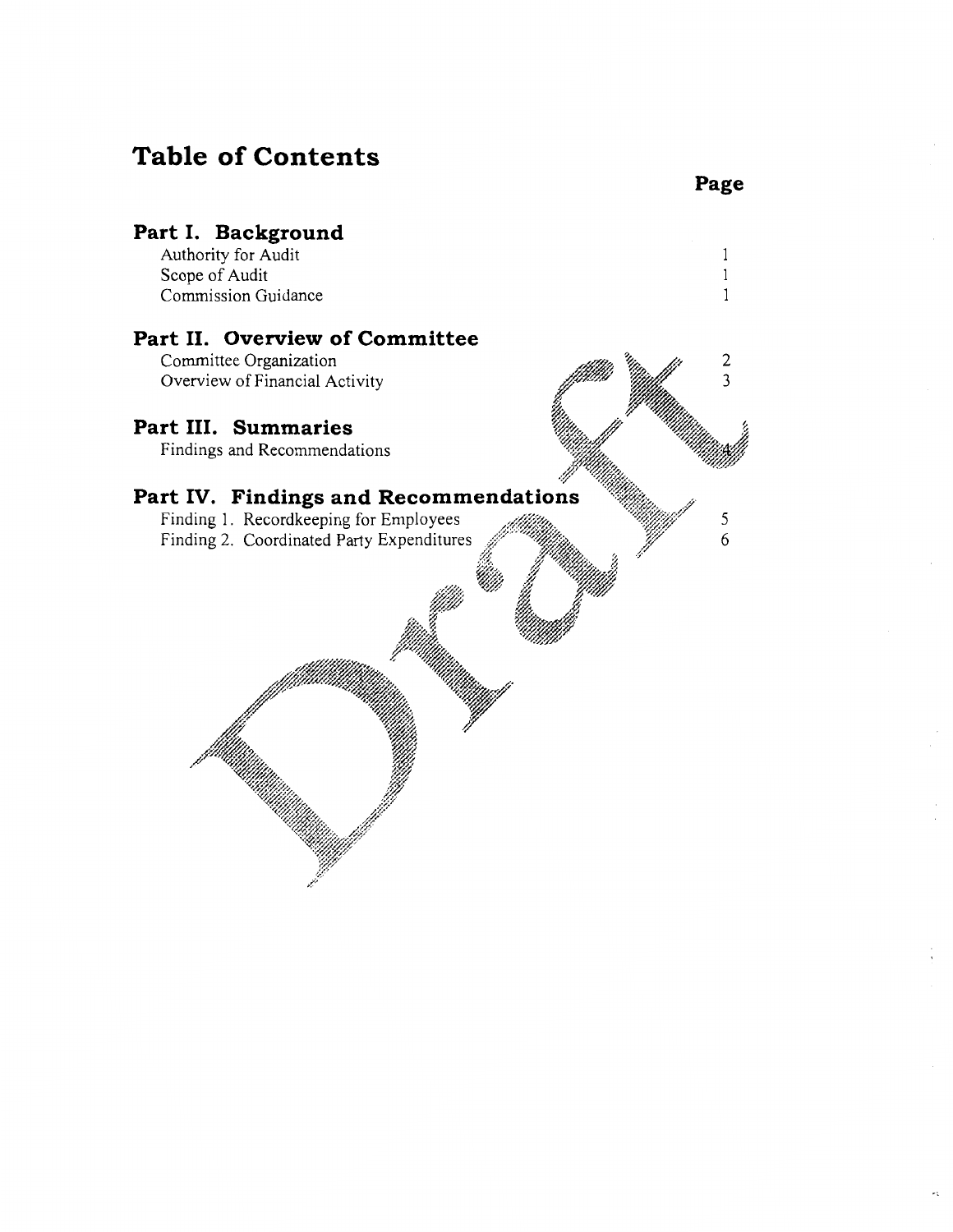# Part I Background

## **Authority for Audit**

This report is based on an audit of the Democratic Party of South Carolina (DPSC), undertaken by the Audit Division of the Federal Election Commission (the Commission) in accordance with the Federal Election Campaign Act of 1971, as amended (the Act). The Audit Division conducted the audit pursuant to 2 U.S.C. §438(b), which permits the Commission to conduct audits and field investigations of any political committee that is required to file a report under 2 U.S.C. §434. Prior to conducting any audit under this subsection, the Commission must perform an internal reflew of regists filed by selected committees to determine if the reports filed by a particular committee miget the threshold requirements for substantial compliance with the Act. 221 S.C. \$438 (6)

## **Scope of Audit**

Following Commission-approved procedures, the Audit staff evaluated various risk factors and as a result, this audit examined:

- 1. the disclosure of individual contributors' occupation and name of employer;
- 2. the disclosure of disbursements, debts and obligations.
- 3. the disclosure of expenses allocated between federal and non-federal accounts;
- 4. the consistency between reported figures and bank records,
- 5. the completeness of records; and
- 6. other committee operations neggssary to the review

## **Commission Guidance**

## Request for Early Commission Consideration of a Legal Question

Pursuant (external Consideration) Pursuan for Requesting Consideration of Legal Offerions by the Commission," DPSC requested early consideration of a legal question raised during the audit DPSC questioned whether the monthly time logs required under  $\frac{1}{2}$  g.F.R §106.7% (1) applied to employees paid with 100 percent federal funds.

The Commission congled by a vote of 5-1, that 11 CFR  $\S106.7(d)(1)$  does require committees to keep a monthly log for employees paid exclusively with federal funds. Exercising its prosecutorial discretion, however, the Commission decided it will not pursue recordkeeping violations for the failure to keep time logs or to provide affidavits to account for employee salaries paid with 100 percent federal funds and reported as such. The Audit staff informed DPSC Counsel of the Commission's decision. Finding 1 - Recordkeeping for Employees of this audit report does not include any DPSC employees paid with 100 percent federal funds and reported as such.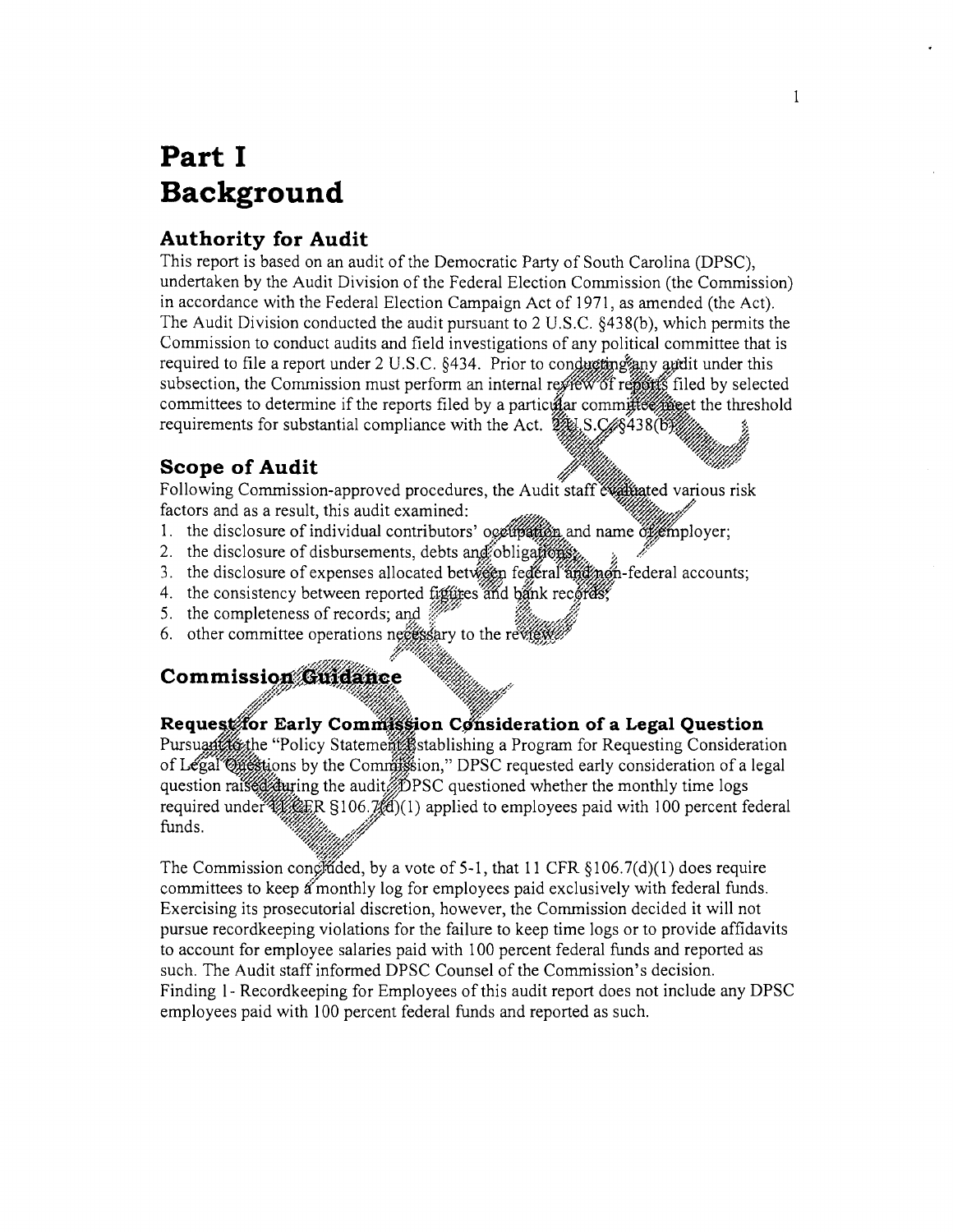# **Part** II **Overview of Committee**

# **Committee Organization**

| <b>Important Dates</b>                   |                                                 |
|------------------------------------------|-------------------------------------------------|
| Date of Registration                     | July 10, 1976                                   |
| Audit Coverage                           | January 1, 2009 - December 31, 2010             |
|                                          |                                                 |
| Headquarters                             | Columbia, South Carolina                        |
|                                          |                                                 |
| <b>Bank Information</b>                  |                                                 |
| <b>Bank Depositories</b>                 | Two                                             |
| <b>Bank Accounts</b>                     | Four federal and twenon-federal                 |
|                                          |                                                 |
| Treasurer                                |                                                 |
| Treasurer When Audit Was Conducted       | Dan D'Albérto                                   |
| Treasurer During Period Covered by Aught | <b>ZMarc Posner May 29, 2009 - December 31,</b> |
|                                          | 2010                                            |
|                                          | Kathim Hensley, January 1, 2009 - May 28,       |
|                                          | $2009^{20}$                                     |
|                                          |                                                 |
| Management Information                   |                                                 |
| Attended Commission Camparent inance     | No                                              |
| Seminar                                  |                                                 |
| Who Handled Accounting and               | Paid staff                                      |
| Recordkeeping Lasks                      |                                                 |
|                                          |                                                 |
|                                          |                                                 |
|                                          |                                                 |
|                                          |                                                 |
|                                          |                                                 |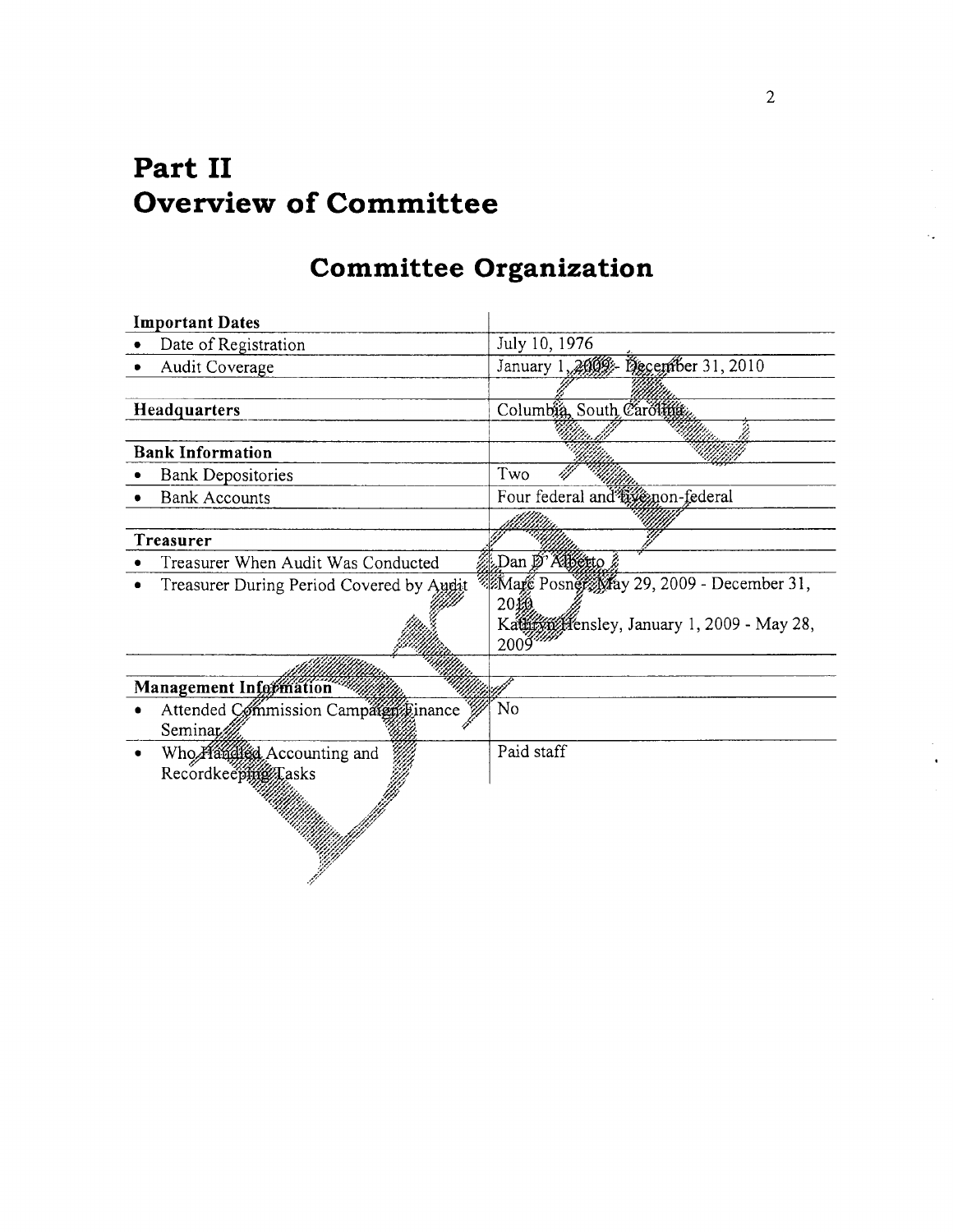| Cash-on-hand @ January 1, 2009                       | S | 125,742         |
|------------------------------------------------------|---|-----------------|
| <b>Receipts</b>                                      |   |                 |
| Contributions from Individuals<br>$\circ$            |   | 501,313         |
| Transfers from Non-federal Account<br>$\circ$        |   | 736,973         |
| Transfers from Affiliated Committees<br>$\circ$      |   | 753,574         |
| Transfers from Other Political Committees<br>$\circ$ |   | 670,971         |
| Other Receipts<br>$\circ$                            |   | 301,155         |
| <b>Total Receipts</b>                                |   | 2,963,986       |
|                                                      |   |                 |
| <b>Disbursements</b>                                 |   |                 |
| Operating Expenditures<br>$\circ$                    |   | 1,597,632       |
| Federal Election Activity<br>$\circ$                 |   | 1,307,227       |
| Coordinated Expenditures<br>$\circ$                  |   | 50,366          |
| Other Disbursements<br>$\circ$                       |   | $\sqrt{83,850}$ |
| <b>Total Disbursements</b>                           |   | 3,039,075       |
|                                                      |   |                 |
| Cash-on-hand @ December 31, 2010                     | S | 50,653          |
|                                                      |   |                 |
| Levin Cash-on-hand $\omega$ January 1, 2009          | S | $\bf{0}$        |
| <b>Total Levin Receipts</b>                          | S | 51,000          |
| Total Levin Disbursements                            | S | 51,000          |
| Levin Cash-on-hand @ December 31, 2010               | Ś | 0               |
|                                                      |   |                 |

## Overview of Financial Activity (Audited Amounts)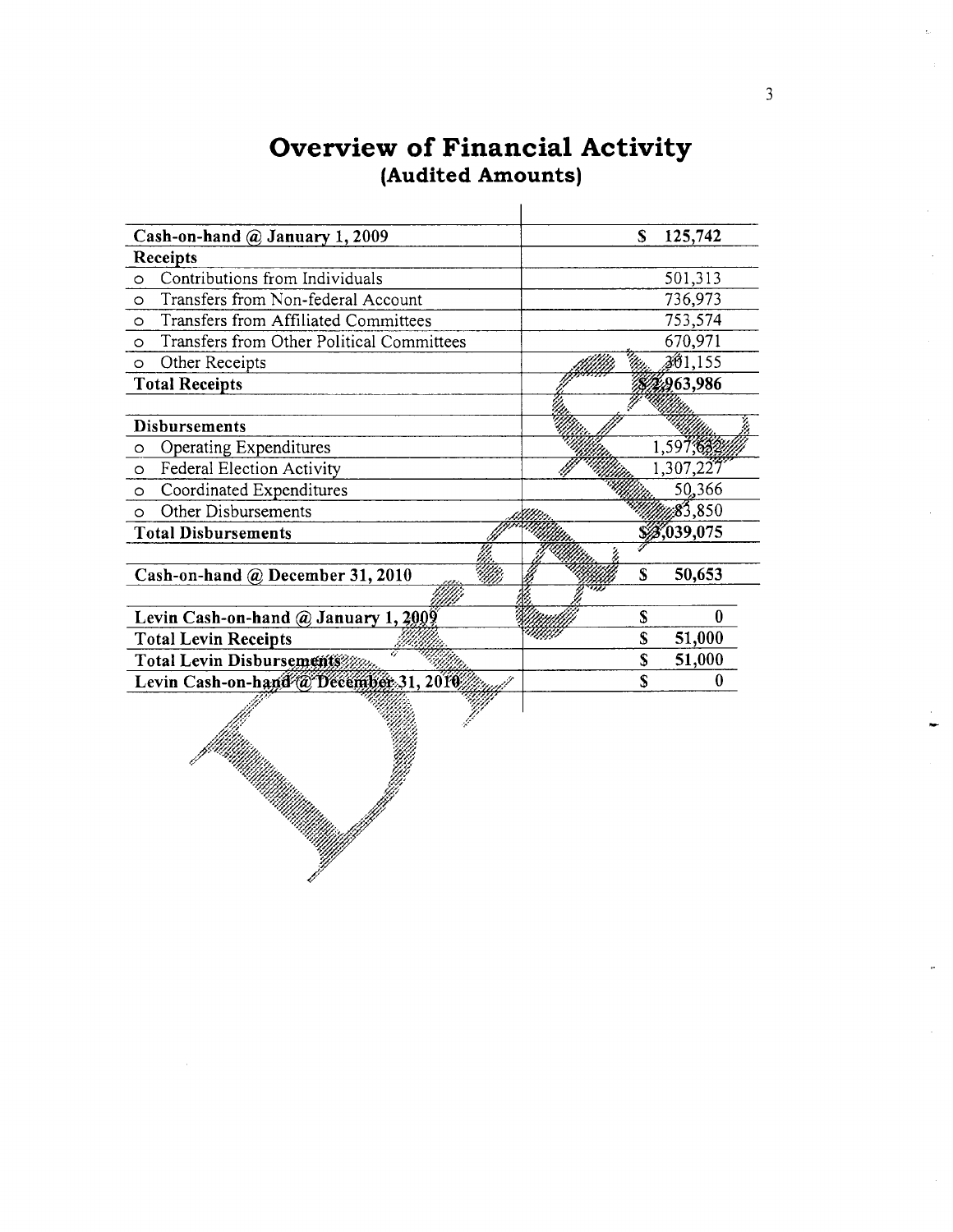# **Part III Summaries**

## **Findings and Recommendations**

## **Finding 1. Recordkeeping for Employees**

During audit fieldwork, the Audit staff determined that DPS@glidgot maintain any monthly payroll logs, as required, to document the perceatage of the each employee spent on federal election activity. For 2009 and 2010, to DPSC employees totaling  $$481,956^{2,3}$  for which payroll This amount consisted of payroll which was allocated between federal and non-federal funds.

In response to the Interim Audit Report recommendation, DPSC stated that it agrees to maintain monthly payroll logs to track federal election activity for this employees who are paid all or in-part with non-federal funds The Augustaff considers the matter resolved. (For more detail, see p. 5.)

### **Finding 2. Coordinated Party Expenditures**

The Audit staff determined that DBSG appeared to a sexual exceeded the 2010 coordinated party expenditures limit on behalf of all louse candidate by \$5,117. In response to the audit fieldwork, *DPSZ provided* additional documentation and filed an amended report reclassifying of the co<del>otalisated</del> experimes to Line 30(b) (Federal Election Activity Paid Entire With Federal Funds thus resolving the overage. In response to the Interim Audit Report recommendation, DPSC provided no additional information regarding this matter//E6frmore detail, see p.

4

 $2$  This total does not include payroll for employees paid with 100 percent federal funds and reported as such. (See Part I, Background, Commission Guidance, Request for Early Commission Consideration of

a Legal Question, p. 1.)<br> $3$  Payroll is stated net of taxes and benefits.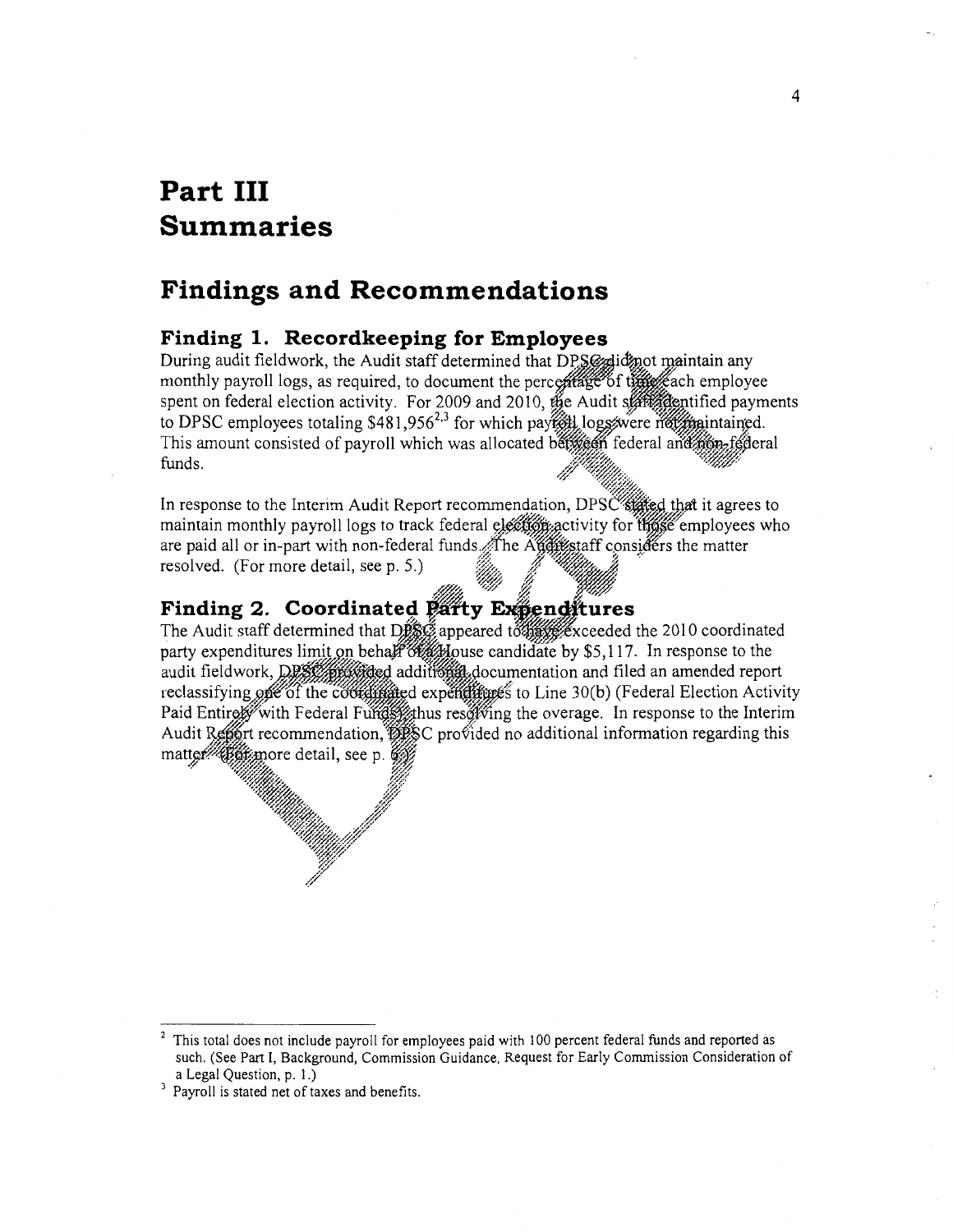# **Part IV Findings and Recommendations**

## **I Finding 1. Recordkeeping for Employees**

#### **Summary**

During audit fieldwork, the Audit staff determined that DPSC did not maintain any monthly payroll logs, as required, to document the percentage of time each employee spent on federal election activity. For 2009 and 2010, the Audit staff identified payments to DPSC employees totaling \$481,956<sup>4,5</sup> for which payroly of we not maintained. This amount consisted of payroll which was allocated between federal and non-federal

funds.<br>In response to the Interim Audit Report recommendation, Supply tated that with the states to maintain monthly payroll logs to track federal election a flivit for those employees who are paid all or in-part with non-federal funds. The Audit staff considers the matter resolved.

لاً *السلام السلام السلام السلام السلام ال*عدة السلام السلام السلام السلام السلام السلام السلام السلام السلام ا<br>السلام السلام السلام السلام السلام السلام السلام السلام السلام السلام السلام السلام السلام السلام السلام السل **Maintenance of Monthly Logs.** Party committees must keep fronthly log of the percentage of time each employee spends in connection with a federal election. Allocations of salaries, wages, and frigge benefits rest undertaken as follows:

employees who spend 25 percent or less of their compensated time in a given month on federal election activities must be paid either from the federal account or have their pay allocated as administrative costs;

~~w~

- employees who spend more than  $2\frac{1}{2}$  excent of their compensated time in a given month on federal election activities must be paid only from a federal account; and
- **Attiblovees** who spend nother their compensated time in a given month on federal election activities may be paid entirely with funds that comply with State law. 11 CFWi~~ 7(d)(l). !JI· ~;;;-% . .{p'

## $\blacksquare$  Facts and Analysis,  $\mathcal{N}$

 $\sim$ 

#### A. Facts

During fieldwork, the Audit staff reviewed disbursements for payroll. DPSC did not maintain any monthly logs or equivalent records to document the percentage of time each employee spent in connection with federal election activity. These logs are required to document the proper allocation of federal and non-federal funds used to pay employees. For 2009 and 2010, logs were not maintained for \$481,956<sup>3,4</sup> in payroll.

<sup>4</sup> This total does not include payroll for employees paid with 100 percent federal funds and reported as such . (See Part I, Background, Commission Guidance, Request for Early Consideration of a Legal Question, p. 1.)

<sup>&</sup>lt;sup>5</sup> Payroll is stated net of taxes and benefits.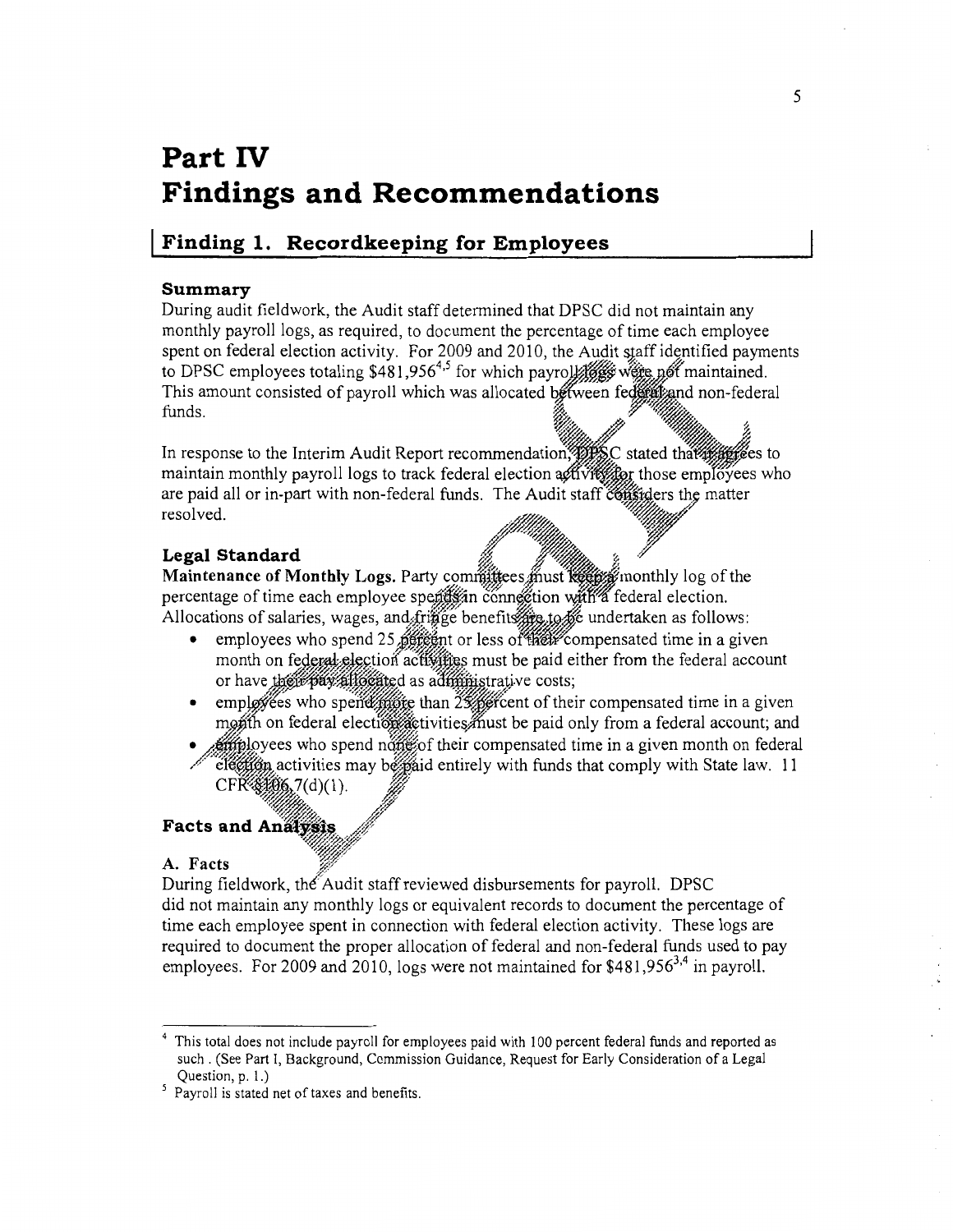This amount consisted of payroll which was allocated between federal and non-federal funds. DPSC had no employees paid with exclusively non-federal funds.

#### **B. Interim Audit Report & Audit Division Recommendation**

The Audit staff discussed the payroll recordkeeping matter with DPSC representatives during audit fieldwork and at the exit conference. DPSC representatives stated that they did not maintain payroll log documentation and no further information was provided.

For DPSC employees paid with an allocation of federal and non-federal funds, the Interim Audit Report recommended that DPSC provide and implement a plan to maintain monthly payroll logs to track the percentage of time each employee spends on federal election activity.

#### **C. Committee Response to Interim Audit Report**

In response to the Interim Audit Report recommendation DPSC stated that the agrees to maintain monthly payroll logs to track federal election activity, for those employees who are paid all or in-part with non-federal funds. Such action is estimated with Commission guidance with respect to the payroll logs. (See Commission Guidance, p. L.) The Audit staff considers the matter resolved.

## **Finding 2. Coordinated**

#### **Summary**

The Audit staff determined that DPS appeared to have exceeded the 2010 coordinated party expenditures limit sighalf of a flouse candidate by \$5,117. In response to the audit fieldwork DPSC progred additional approximentation and filed an amended report reclassifying one of the coordinated expenditures to Line 30(b) (Federal Election Activity Paid Entirely with Federal Funds thus resolving the overage. In response to the Interim Audit Ketter recommendation, DESC provided no additional information regarding this matter.

#### Legal Standard

A. Coordinated Party Expenditures. National party committees and state party committees are permitted to purchase goods and services on behalf of candidates in the general election, over and above the contributions that are subject to contribution limits. Such purchases are termed "coordinated party expenditures." They are subject to the following rules:

- the amount spent on "coordinated party expenditures" is limited by statutory formulas that are based on the Cost of Living Adjustment (COLA) and the voting age population;
- party committees are permitted to coordinate the spending with the candidate committees;
- the parties may make these expenditures only in connection with the general election;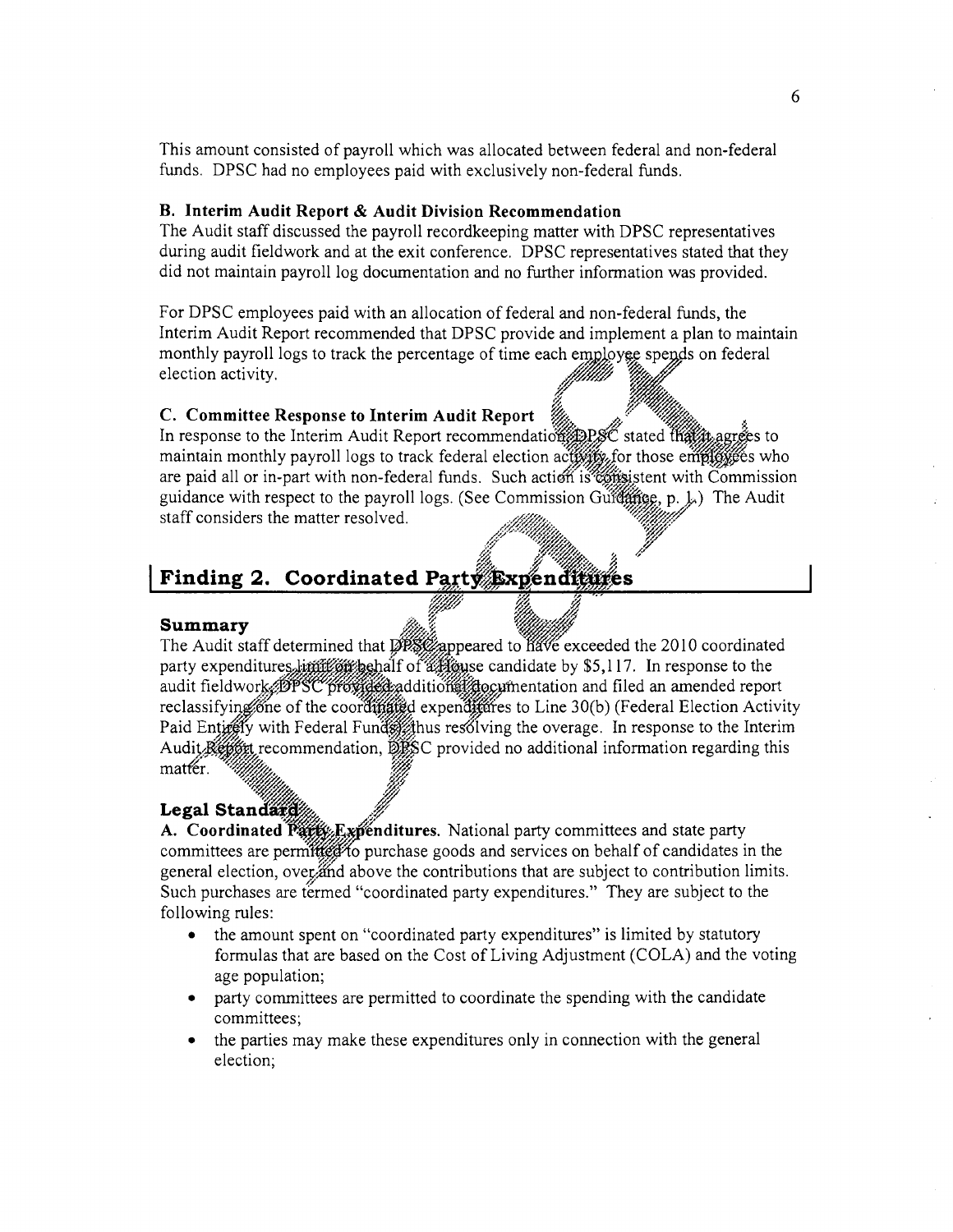- the party committees—not the candidates—are responsible for reporting these expenditures; and
- if the party committee exceeds the limits on coordinated party expenditures, the excess amount is considered an in-kind contribution, subject to the contribution limits. 2 U.S.C. §441a(d) and 11 CFR §§109.30 and 109.32.

B. Assignment of Coordinated Party Expenditure Limit. A political party may assign its authority to make coordinated party expenditures to another political party committee. Such an assignment must be made in writing, state the amount of the authority assigned, and be received by the assignee before any coordinated party expenditure is made pursuant to the assignment. The political party committee that is assigned authority to make coordinated party expenditures maintain the written assignment for at least three years. 11 CFR §§104.14 and 109.33 and (c).

#### **Facts and Analysis**

#### A. Facts

The combined coordinated party expenditure limit for a House of Representative's Candidate in South Carolina for the 2010 election evale was \$87,000 at a \$43,500 limit for both the state party (DPSC) and the National Party ((Demogratic National Committee (DNC)). DPSC reported coordinated experiments of \$48,617 on Schedule F (Itemized Coordinated Party Expenditures) for Robert Miller candidate for the House of Representatives (the Candidate). The reported goordinated expenditures exceeded the state party limit by \$5,117.

Of the \$48,617 reported on Schedule EXPSC disclosed that the DNC<sup>6</sup> designated it to spend \$20,250 ortherr behall for the Candidate, During fieldwork, the Audit staff requested that DPSC provide DNC<sup>7</sup> assigning in letters to document the assignment of spending authority to DPSC. DPSC representatives did not provide any letters or other documentation to support the assignment of DNC's spending authority. Therefore, the Audit staff concluded that the DPSC's expenditures for the Candidate exceeded the state party coordinated expenditure limit.

#### B. Interim Audit Report & Audit Division Recommendation

After the exit conference in response to the Audit staff's request for documentation to show that DPSC had right exceeded the coordinated expenditure limit, DPSC representatives stated that DPSC had mistakenly reported a \$10,250 disbursement for door hangers as a coordinated expenditure that should have been reported as Federal Election Activity on Schedule B, Line 30(b). DPSC's counsel stated that this disbursement was an "exempt slate card activity" and DPSC filed an amended report, reclassifying the \$10,250 expenditure to Line 30(b) as "exempt canvassing material."

<sup>&</sup>lt;sup>6</sup> DNC did not report any coordinated expenditures on behalf of the Candidate, but the Democratic Congressional Campaign Committee (DCCC) filings disclosed additional coordinated expenditures of \$15,118 for the Candidate, which is below the spending limit of \$43,500.

The Audit staff requested that DPSC officials provide letters from both the DNC and the DCCC to document the assigning of its coordinated spending authority.